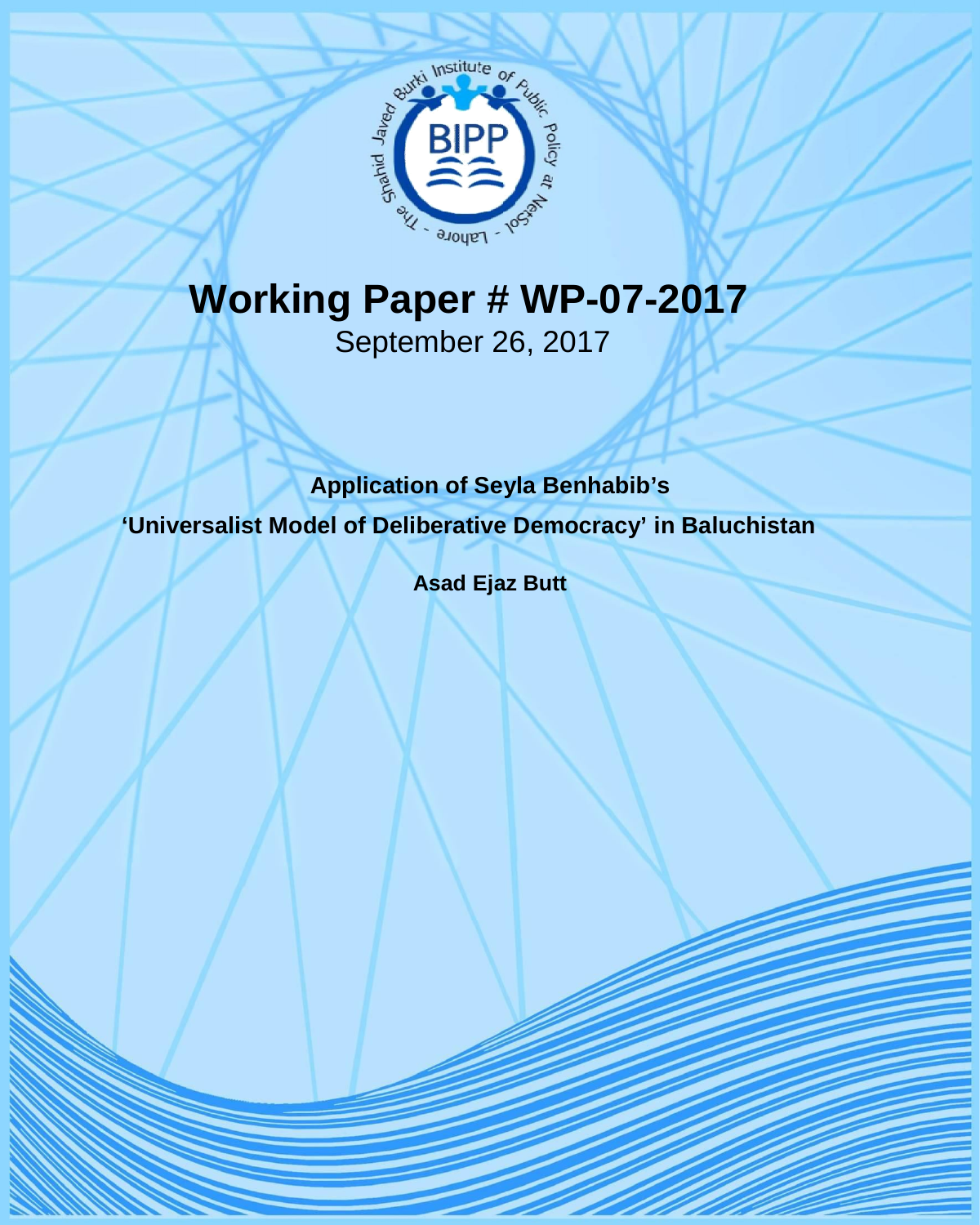## **Application of Seyla Benhabib's 'Universalist Model of Deliberative Democracy' in Baluchistan Asad Ejaz Butt<sup>1</sup>**

#### **Introduction**

The social construction of Baluchistan through narrativization and media representation of its tribulations is that of a province composed of barren and arid landscapes, a shrinking economy and radicalized individuals lynching eachother in the name of religion, politics and contested ethnicities. Baluchistan is Pakistan's largest province by area and smallest by population. It is located in the South-West of the country bordering Iran and Afghanistan. "The ethnic composition of the province is mixed, with 45% Baloch, about 38% Pashtun, and 17% of the population composed of other ethnic groups."**<sup>1</sup>** The geographical borders separating it territorially from Iran and Afghanistan do not correspond to its ethnic borders and despite minimal cross-border interaction and mobility, the Baloch ethnicity, which is the dominant ethnic group in the region, encompasses certain geographical areas of Iran and Afghanistan. This invites political and economic claims from these two countries over the abundant resources in Baluchistan, making an ethnically complex and contested society, economically contested and thus, more unviable.

Baluchistan is rich in oil, natural gas, mineral and copper reserves and is home to Pakistan's largest seaport 'Gwadar', which is a work-in-progress- a project of the Pakistan government to be completed in collaboration with its Chinese counterpart. The province is also one of the central and most strategic sites expected to host the Pakistan's flagship infrastructure and ;andbased commerce project, the 'China-Pak Economic Corridor' that is expected to connect Kashgar in China to Gwadar in Baluchistan through a web of road and rail networks enabling China's access to the Arabia Sea, Middle East and Central Asia.

Despite its economic potential, Baluchistan is the most underdeveloped of Pakistan's five provinces with its current economic and health indicators presenting a worrisome state. The government of Pakistan relies heavily on Baluchistan for its energy and mineral requirements and peace in the province is central to its politico-economic interests in the region. But with ethno-nationalism and anti-federalist sentiments running high in the region, those interests are highly endangered.

 $\ddot{\phantom{a}}$ <sup>1</sup> The Author is the Acting Director of the Burki Institute of Public Policy (BIPP)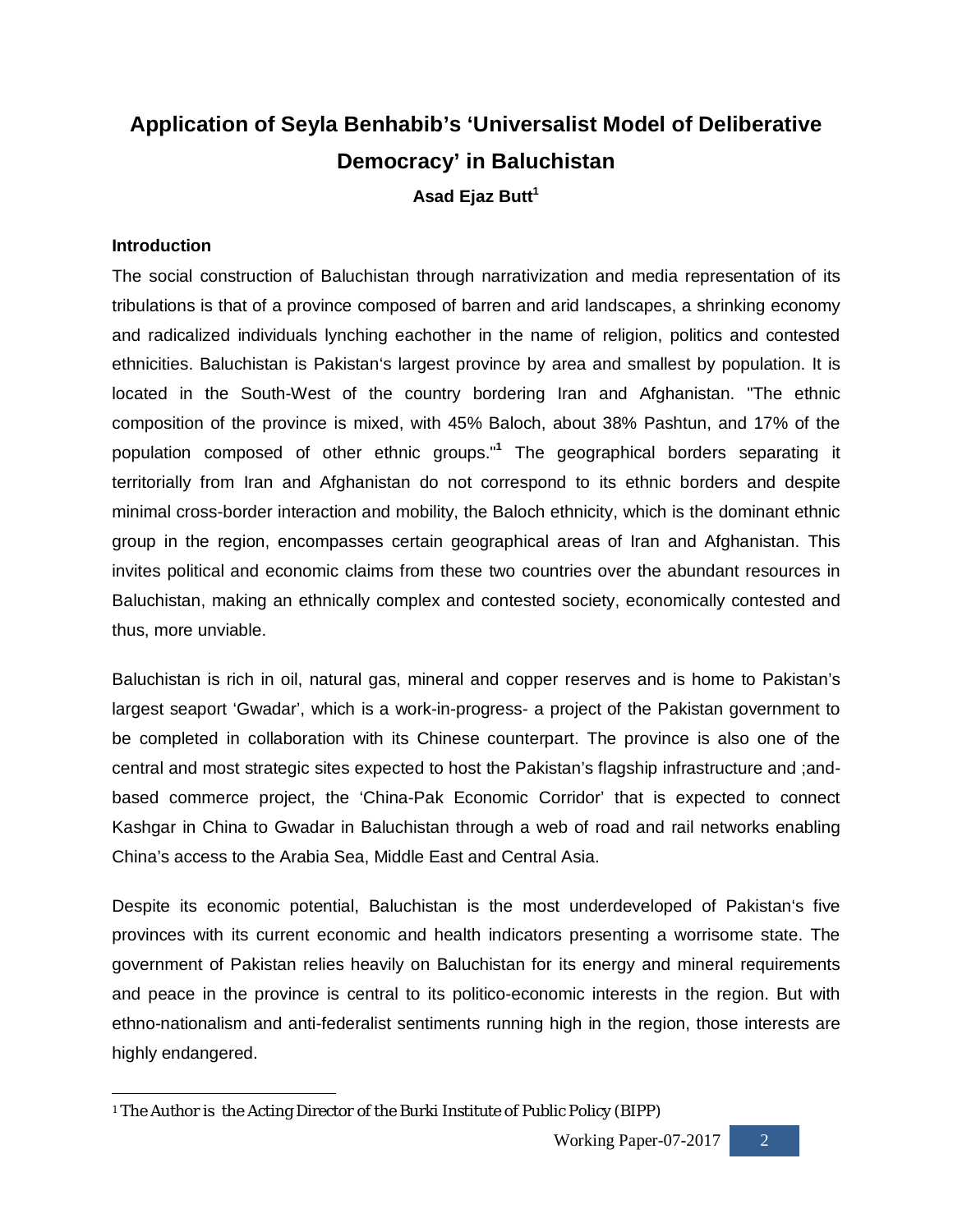A multitude of interacting factors have contributed to the perpetuating ethnic conflict in Baluchistan that has ranged from being an ideological difference between the Baloch nationals and the Pakistan's federal government to an armed conflict that has the potential of transforming into a deadly civil war. "The presence of large amounts of mineral resources and the construction of a new deep sea port at Gwadar have led to the possibility of billions of dollars of economic rent that will largely accrue to the local rulers and the educated middle classes in the militant tribes if they are able to secede or at least acquire greater autonomy from Pakistan.

Even though mineral extraction requires huge investments by the multinational companies, the local perception is that an independent state will be able to benefit fully from the resource extraction. The greed element is therefore apparent and strong in this case and is playing an active role in shaping the politics of the era in the province. A detailed analysis of the grievance aspect of the conflict, however, indicates that there are serious flaws with the structure of governance in the area. An ongoing plunder of Baluchistan's natural resources and its economic and political marginalization and oppression through militarization are the major causes of mounting tension between the Baloch population and the government of Pakistan."**<sup>2</sup>**

The armed conflict, as is feared by the government, could also transform into the next separatist movement in Pakistan- a country that lost its eastern wing to a similar movement in 1971 that culminated into the formation of a sovereign and independent state of Bangladesh. While politico-economic interests occupy the central place in explaining Pakistan government's motivation to curb ethnic consciousness in Baluchistan, much of it could also be explained by fears that exist in relation to the historical context of postcolonial failures in Pakistan, especially the Bangladesh fiasco.

*Aslam* (2011) identifies the Baloch system of government as being dominated by tribal chiefs called Sardars locally. The Sardars have a continued antagonistic relationship with the Pakistan government operating from the country's capital Islamabad in the Centre-North. Much of the current state of relations between the feudalistic Sardars and the democratic regime in Pakistan is explained through studies that recognize Baluchistan as a province with abundant natural resources and immense politico-economic potential. Ownership of these resources is a major cause of rift between the Baloch and other ethnic constituents. The situation has exacerbated through exploitation and evocation of ethnic sentiments by Sardars who are demanding greater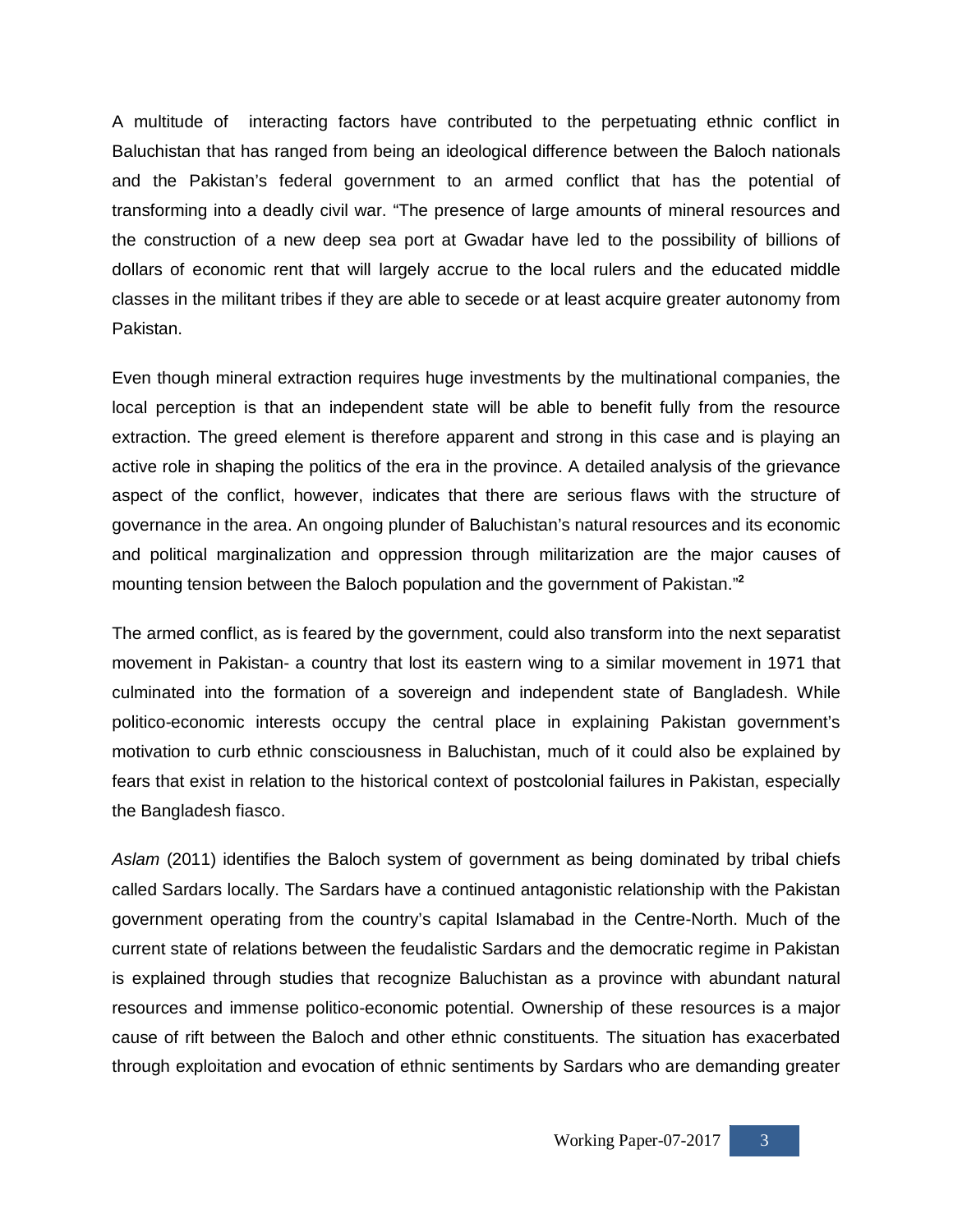ownership over local resources to sustain their political and economic sovereignty over the region.

As *Nasreen Akhtar (2011)* points out that "ever since when an elected government sent armed forces to curb ethno-nationalism, Baluchistan has become an area of conflict and remains one today."**<sup>3</sup>**The ethnic groups have not been integrated into the national power structure nor been granted any measure of cultural and political autonomy have now turned against the Pakistani state. She believes that if the genuinely felt demands of the Baloch people for local autonomy and control over resources not met, there is danger of a civil war. 'The history of ethnonationalism in post-colonial Baluchistan, with its proliferating fractionalism and tensions between ethnic particularism and coalition politics, is not unlike the politics in other Pakistani provinces during this period. But they are distinctively inflected by Baluchistan long history as a tribal borderland, internally differentiated by unstable alliances based on personal rule rather than boundaries set and defended by a state."**<sup>4</sup>**

Ethno-nationalism, as it exists in the province manifests itself in ethnic violence and demonstrations against the state which is differentiated from meta-nationalistic narratives used by the government of Pakistan to create a socially cohesive, multi-ethnic and multi-cultural society.

#### **Theoretical Framework**

The argument that I defend in this paper pertains to the validity and applicability of Benhabib's model in Baluchistan. Ethnic violence and impermeability of Baloch culture is narrativized through media representations which reinforce the notions of identity loss in peoples that situate themselves as ethnic Balochis. These media representations sometimes interlock with sporadic occurrences of voices that emanate from the province on how injustice and unfair democratic regimes have created indignations against the national government. However, female and local perspectives in general have been absent from media representations and discourses that involve public reason and are of mutual interest to people in a democratic system.

The under-representation of Baloch is in media which is seen as being a representative of the unofficial public sphere is used as reason to necessitate the application of a dual-track deliberative model that prescribes inclusion of all those in public deliberation affected by decisions of such a deliberation. The absence of narratives and local perspectives being gendered, how Baloch ethnicity manifests itself in forming predominantly patriarchal and male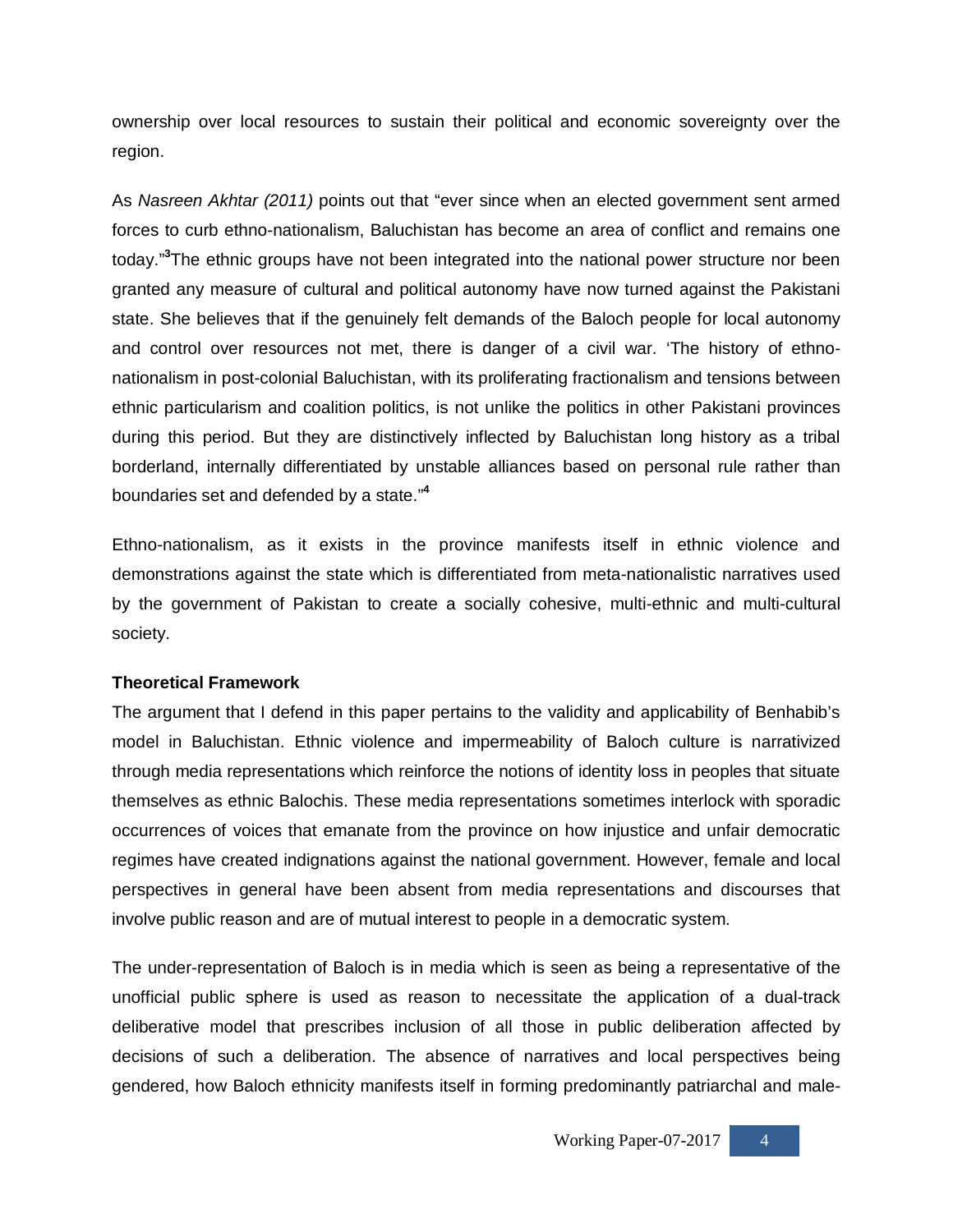dominated societies and how non-state justice in the province creates and reinforces male domination and supports a patriarchal culture at the expense of women liberation are reasons that have inspired writing of this paper. While the paper recognizes these injustices as happening, I don't endeavor to commit to any form of fact finding that validates the absence of these narratives nor I would indulge into possibility theoretical underpinnings of what possibly might have caused what rather I would use media underrepresentation as a confirmation that legal pluralist structures and other forms dominant forms of politics and government in the country underscores Baloch inclusion and within the Baloch culture, the non-inclusion of women in discourses presents the region as an ideal site for application of models that promote inclusion of all concerned in public discourses that are of mutual interest.

While narratives are contested and advanced by groups sharing ethnic and cultural particularities and those narratives are used in understanding the self and otherness as integral theoretical constituents of the social constructivist theory of Seyla Benhabib, narratives that pertain to peace, coexistence, equitability of economic policies and the concept of peace within gendered socio-political frameworks in Baluchistan are completely missing from the literature.

The quantitative aspect of the missing links in the literature leads to an evidence of conjectural data pertaining to gender discriminations and how they relate to the overall maintenance of peace in the region as some of that interacts with thematic inquires of peace and how it is epistemologically defined and how it can be attained or maintained through multiculturalism or Benhabib's legal pluralism in general- Or can legal pluralism that advocates, as in Baluchistan's case, presence of non-state justice also ensure eradication of gender discriminations that are inherently antithetical to other premises of Benhabib's model like voluntary self-ascription, freedom of association and exit and egalitarian reciprocity?

I will be exploring them in more detail as I get to her model in later parts of this paper but for now, one can analyze by working just the meaning derived from the self-explanatory terms by analyzing how they interact with non-state justice which stands on legal precedents that are rooted in gender biases, conservatism and regressive legal and economic infrastructures.

#### **Benhabib's Universalist Model of Deliberative Democracy**

In a world fraught with struggles over culture where culture is taken as a ubiquitous term for identity, Benhabib's model of universalist deliberative democracy builds a philosophically adequate concept of culture by assessing its fluidity, permeability, and international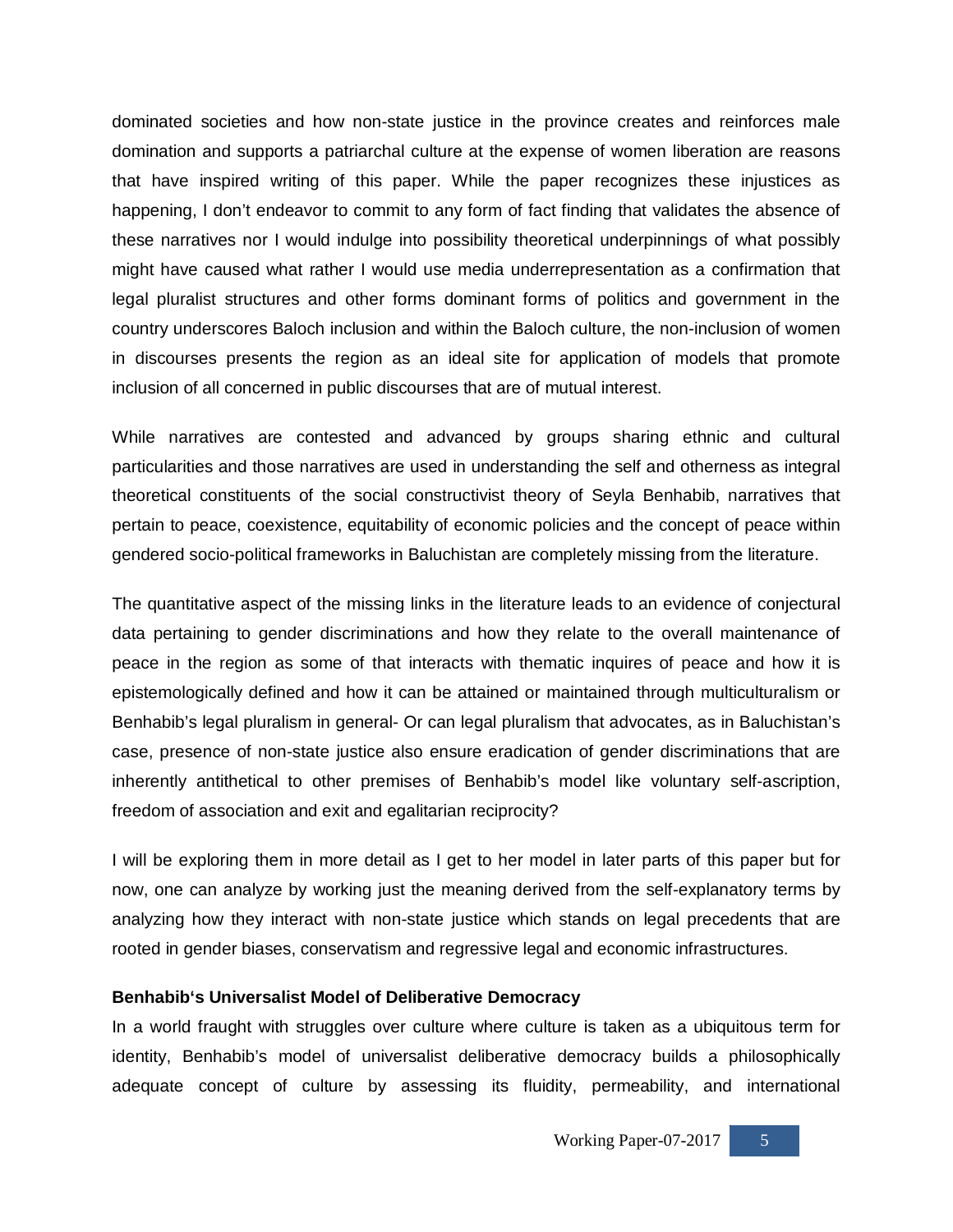applicability**. <sup>5</sup>** Her theory promotes "complex cultural dialogues' through which claims of divergent cultures can be facilitated. This she achieves through a dual-track deliberative democracy approach: a spatial solution to cultural contestation where the space of dialogues and discourses that pertain to claims of culture is not only the official public sphere that constitutes the legislature, the judiciary and the political parties hut also the unofficial public sphere that hosts social movements and civil, cultural, religious, artistic and political association s of the unofficial public sphere. The official public sphere, as Benhabib proposes, should not be the only site for political contestation and of opinion and will formation rather the unofficial public sphere should also be incorporated in the model as a space for interlocking conversation and contestation amongst groups of varying cultures.**<sup>6</sup>**

Although, as Benhabib prescribes, the agenda for such discourses in the public sphere is unrestricted as it encourages inclusion of diverse issues that can be of interest to all cultural, religious, political and social groups, Benhabib's primary emphasis for having social movements in the unofficial sphere as basis for her deliberative democracy model is because they can be instrumental in upholding equality and justice- two rights that she frequents in her model as basis for maintenance of a peacefully coexisting, multicultural society. "Democratic theorists should support movements for equality and justice and for increasing the space for narrative self-determination in cultural terms."**<sup>7</sup>**

"As globalization and the cultural pluralization of societies proceed apace, arguments are advanced for a legal pluralism that would countenance a coexistence of jurisdictional systems for different cultural and religious traditions and accept varieties of institutional design for societies with strong ethnic, cultural and linguistic cleavages."**<sup>8</sup>**With Baloch Jirga the prevalent form of judicial system in Baluchistan, the status-quo system is based on Seyla Benhabib's rational justification for legal pluralism. The presence of state justice which is engendered by the precedents set by the decisions of the Supreme Court of Pakistan and local courts in the province, non-state justice as in other mainstream provinces of Pakistan becomes undesirable. However, as Benhabib's model proposes that to resolve cultural conflicts where different cultures have different religious traditions and varying ethnic and cultural cleavages, a homogenous legal and jurisdictional system is theoretically inappropriate.

Hence, one way in which Baluchistan's current socio-political infrastructure qualifies Benhabib's essential preconditions is that non-state justice (Jirga) is present to countenance state justice. Baluchistan's legal pluralistic structure can provide for the more federalist members of the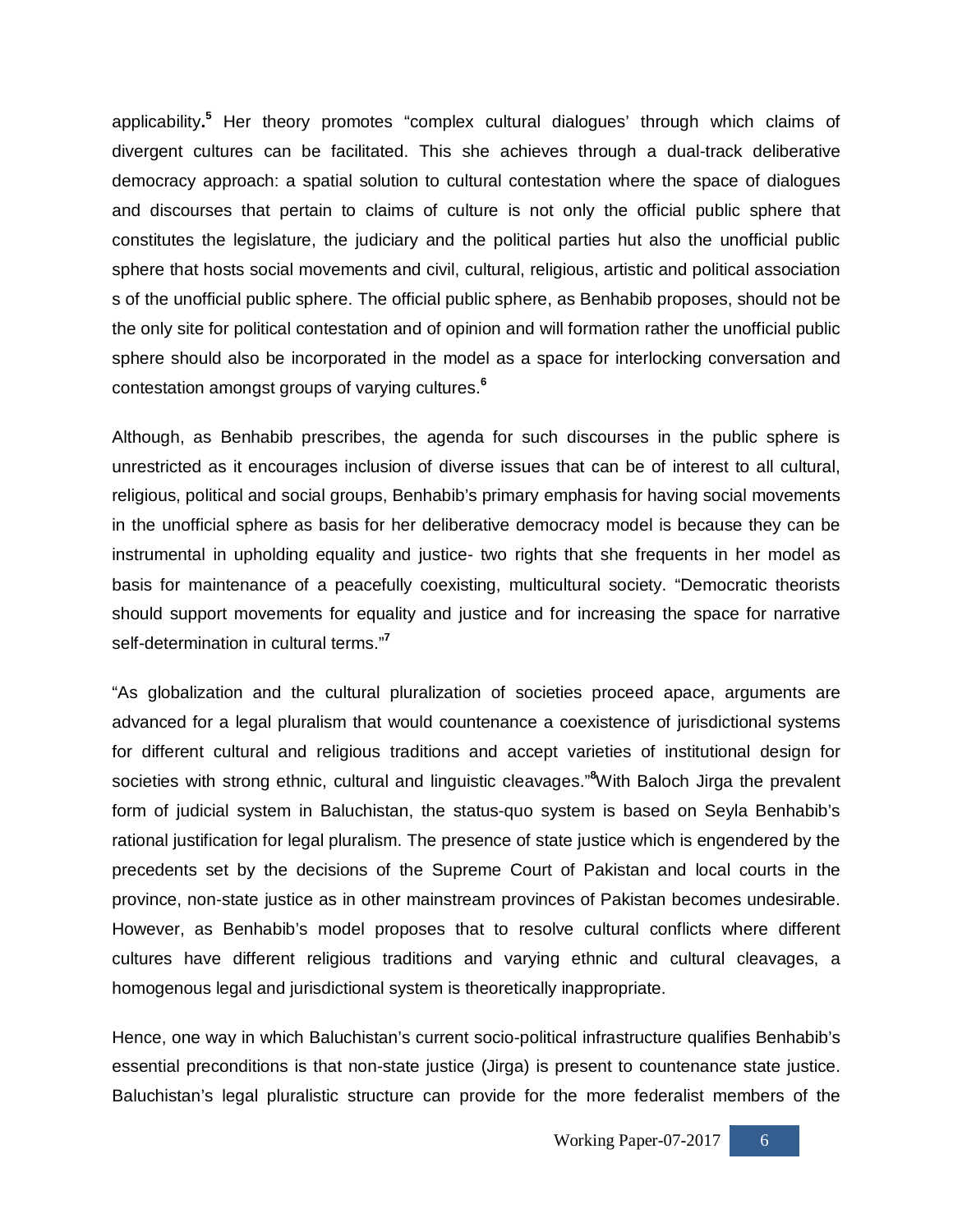society that align their socio-political interests with the government of Pakistan while some nonstate elements that are the source of current ethnic contestation in Baluchistan raising ethnonationalist slogans against the government to achieve greater control over local resources, are seen to observe legal principles that abide by the precedents upheld by the non-state justice institutions like the tribal Jirga itself.

In defining culture, Benhabib's focus is on culture being fluid and permeable rather than a closed, delineable whole. Her analysis that participants within a culture view it through traditions and rituals which are perpetuated through contested narrativization of events is contrasted with her conceptualization of a social observer who is an outsider viewing the culture as a unified whole. The Baloch culture, which is perhaps one of the most authentic cultures in Pakistan, reaches the policy makers, whose participation is to the extent of being social observers in Baluchistan's case since Baloch leadership has minimal participation in national discourses that involve public reason and opinion formation does not allow them to view Baloch traditions and cultures that Balochis themselves, as insiders, would view. This dichotomy presents a case for the conflict and non-cooperation of the Balochis who see imposition of non-Baloch leadership and assimilationist policies of the federal government as unfair and undemocratic.

"Domain of public reason must not be restricted to constitutional essentials, and that the 'background culture' which surrounds and infuses the task of reason with particular content, must be considered essential to consensus formation in liberal democracies."**<sup>9</sup>** One concern with regards to formation of a democratic polity in Baluchistan is whether policies that combat ethnonationalism in the province, circumscribe separatist sentiments and aid the establishment of a harmonizing democratic regime must accept varying ethnic belongings of individuals. Those belongings cannot be understood without understanding public reasons advanced in discourses by groups as independent of their background culture. Policies that place ethnic and cultural groups as independent of their background culture are destined to invite backlash and resentment from people affected by such policies since they are exclusive and prioritize particular cultures over others.

#### **Is a multi-ethnic society necessarily multicultural?**

How can Benhabib's multiculturalist aspirations be fulfilled in a political site that is multi-ethnic but not explicitly identified as multi-cultural? In Baluchistan's context, the terms are often used interchangeably and the Baloch cultureis assumed to correspond spatially and ideologically to Baloch ethnicity. The notion of ethnicities and cultures being dissimilar ethnographic concepts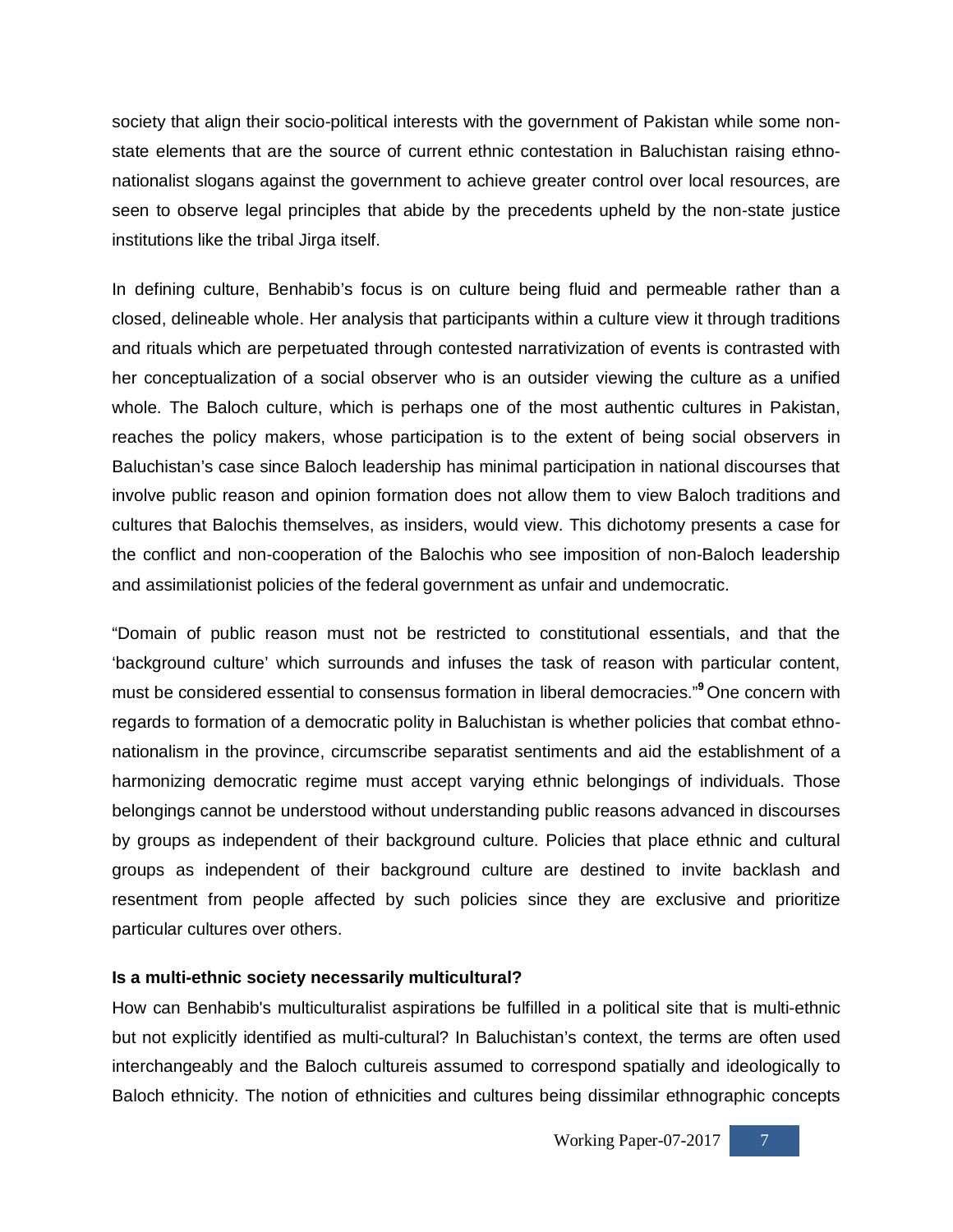necessitates defining ethnicities in a manner that also signifies how remotely the conceptualization of an ethnic group is different from that of a distinct and identifiable cultural group.

Fredrik Barth's definition of an ethnic group and his referential usage of culture to understand ethnic groups justifies application of Benhabib's model that is universalist and multiculturalist in nature and thus can commensurate a society marred with ethnic wars and competing claims of culture. Barth uses the term "Ethnic group to designate a population which: is largely biologically self-perpetuating, shares fundamental cultural values realized in overt unity in cultural forms, makes up a field of communication and interaction has a membership which identifies itself, and is identified by others, as constituting a category distinguishable from other categories of the same order."**<sup>10</sup>** Validating the surmised interchangeability of the terms, Barth observes that "Ethnic distinctions do not depend on absence of social interaction. Cultural differences persist despite inter-ethnic contact and interdependence."**<sup>11</sup>**

In conjunction with Benhabib, Barth's definition of ethnicities depend on formalistic and individualistic interactions within groups that are not bounded and are forming and reforming through interaction and enrollment of individuals. The dismissal of the over-arching delineable group structure and allowance for social interaction between groups that could validate or invalidate norms and customs within groups are ethnographic processes that facilitate the interchangeability of the terms and also provide for intersection of Barth's ethnic groups with Benhabib's multiculturalist prescriptions. Like Benhabib prescribes migration between cultural groups as an individual choice in democratic societies, Barth believes that "Ethnic boundaries persist despite a flow of personnel across them. Categorical ethnic distinctions do not depend on the absence of mobility, contact and information, but do not entail social processes of exclusion and incorporation whereby discrete categories are maintained despite changing participation and membership in course of individual life histories."**<sup>12</sup>**

Loss of identity due to Baloch population being only a small fraction of Pakistan's total population is hindering the choice of individuals willing to enroll into other distinct ethnic categories and fears of losing the Baloch culture is impeding formation of a multi-ethnic society where categories are maintained despite inter-ethnic social interaction and changing participation. Ideally, for application of Benhabib's model, "Pakistan is comprised of heterogeneous ethnic orders; in fact, the people of Pakistan form a complex "polygot" as Tahir Amin puts it, with migration from Central Asia, and Iran, plus the indigenous residents."**<sup>13</sup>** By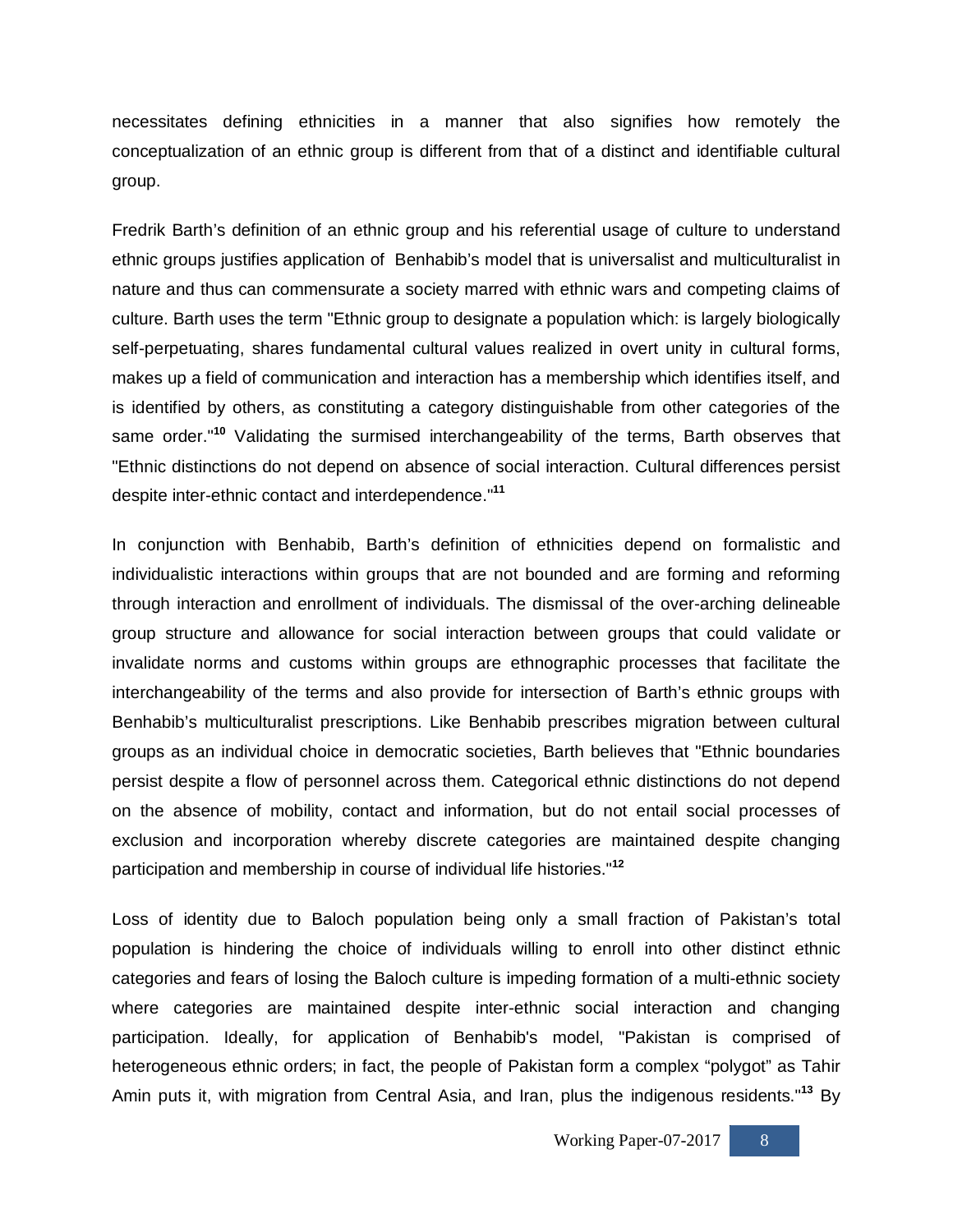1971, "there were six major ethnic groups: Baluch, Bengalis, Mohajirs, (Urdu speakers in Sindh who migrated from Northern India), Punjabis, Pashtuns, and Sindhis. The relationship between democracy and the multi-ethnic polarized society is interactive."**<sup>14</sup>** since "the ethnic character of society influences the political ordering of the community, determines the rules of politics and shapes the general patterns of political behavior; democratic maturity mitigates ethnic tensions."**<sup>15</sup>**

#### **Model Similarities between Benhabib's Prescriptions and Current Polity in Baluchistan**

Ethnic tensions that entail serious implications for peace and coexistence in the province yield economic, political and social platforms that can facilitate the interaction of the current state of polity in Baluchistan with Seyla Benhabib's Universalist model of deliberative democracy. The model hinges on legal pluralism as a pre-requisite for forming a democratic society that upholds the three grounding principles of equality, freedom and justice. These three are necessary to operationalize her model as she considers the premises of egalitarian reciprocity, freedom of exit and association and voluntary ascription as being central to, and basis of any form of deliberative democracy and any public deliberation must precede the pre-conditions of freedom, justice and equality.

Baluchistan's tribal Jirga which is a non-state and unregulated legal system put in place to provide impartial, localized and instant legal relief to the inhabitants of the province exists as a complementary legal system to the state justice rendered through local courts working under the supervision, direction and precedents set by the supreme court of Pakistan and the central legislature. Presence of legal pluralism in Baluchistan qualifies it as a test case for Seyla Benhabib's universalist model of deliberative democracy as legal pluralist structures continue to function despite existence and prevalence of narratives on how they are failing to provide the forms of relief deemed appropriate by modernist and post-modernist scholars in Pakistan and how the other premises of the model that are based on the universal human rights that are essential to a democratic regime are compromised by presence of such a legal pluralist structure.

While the government is trying to bind the society through narratives of nationalism that are reified through anti-colonialism and historical warfare with neighboring rivals India, the Baloch nationalists are evoking ethno-nationalistic sentiments to propagate anti-federalism which is giving rise to ethnic tensions within the province. *Lipset and Jalali* writing on ethnic conflicts in a global perspective state post-colonial ethnic tensions as occurring out of a colonial baggage of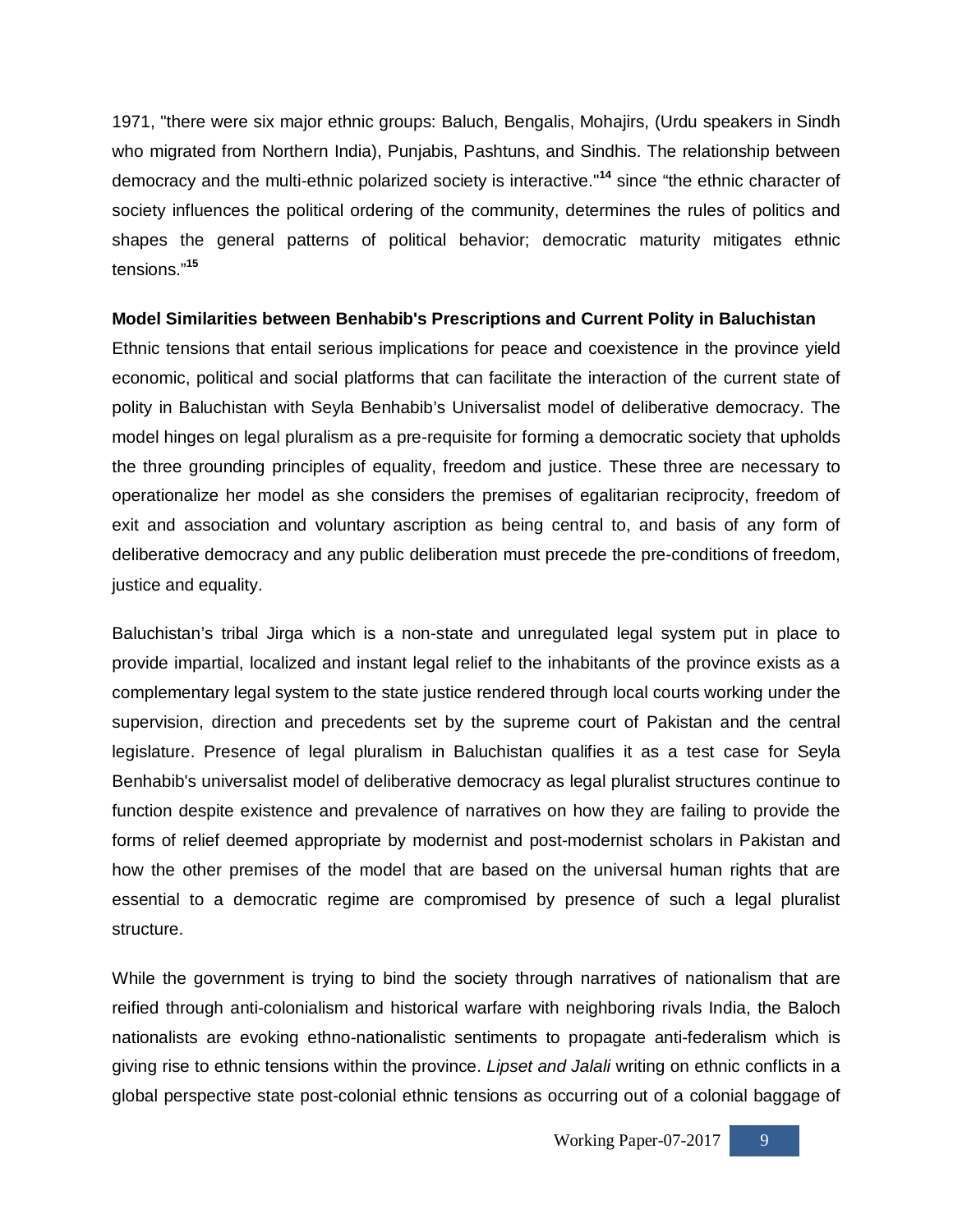history. They use the term 'ethnic mobilization' to answer queries that address modernization as an era of philosophical and sociological inquiry to analyze if it has given rise to ethnic fragmentation and ethnic consciousness. Post-colonial power and politico-economic relationships they believe have engulfed regions of the world that presumed they had solved the nationality problem. The problems that ethnic diversity poses for nation-building, they believe have largely been ignored by ex-communist and ex-colonial states of the world. **<sup>16</sup>**

The Government of Pakistan is a recent entrant into the group of countries recognizing and solving the nation-building problem, its ethnic diversity is deep-rooted and has created unbreachable, artificial barriers to entry in Baluchistan as Punjabis are considered symbols of state power, inequality and economic exploitation and these power dynamics coupled with antifederalist sentiments are instrumental in Balochis hindering the migration of people from other provinces to Baluchistan. Benhabib's stance on more open borders and ethnic assimilationist strategies that facilitate coexistence of people with varying backgrounds, ethnic, cultural, religious and political identities is not an opinion shared by majority of the Balochis.

#### **Separatist Movements**

Since the loss of its Bengal province in 1971, Pakistan government is cautious of the likely happening of anything similar in the future. This merged with investigative reports that neighboring rival India is funding ethnic groups to mobilize Balochis against the Pakistan federal government in demands for a separate state has made a case for the application of Benhabib's Universalist model deliberative democracy. Benhabib's multiculturalist society where the principles of egalitarian reciprocity, voluntary self-ascription and freedom of exit and association are upheld and respected upon by all citizens cannot be realized until people belonging to varying ethnic and cultural groups resolve to coexist and stay under one over-arching regulatory structure. That structure however can be based on pluralist legal and social regulatory regimes as is currently the case in Baluchistan where a pluralist legal structure is in place.

Although Benhabib doesn't dismiss the likely happening and justifiability of separatist movements on the pretext of ethnic and cultural contestation and breach of legal and social rights from a central government, and her observation on the matter allows for separatist movements but under the most distressed and undesirable circumstances since for her, they can't guarantee instant and effective solutions to demands of varying ethnic and cultural groups that don'tconsent to coexist. Her semi-definitive dismissal of separatist tendencies is reflected in her following statement: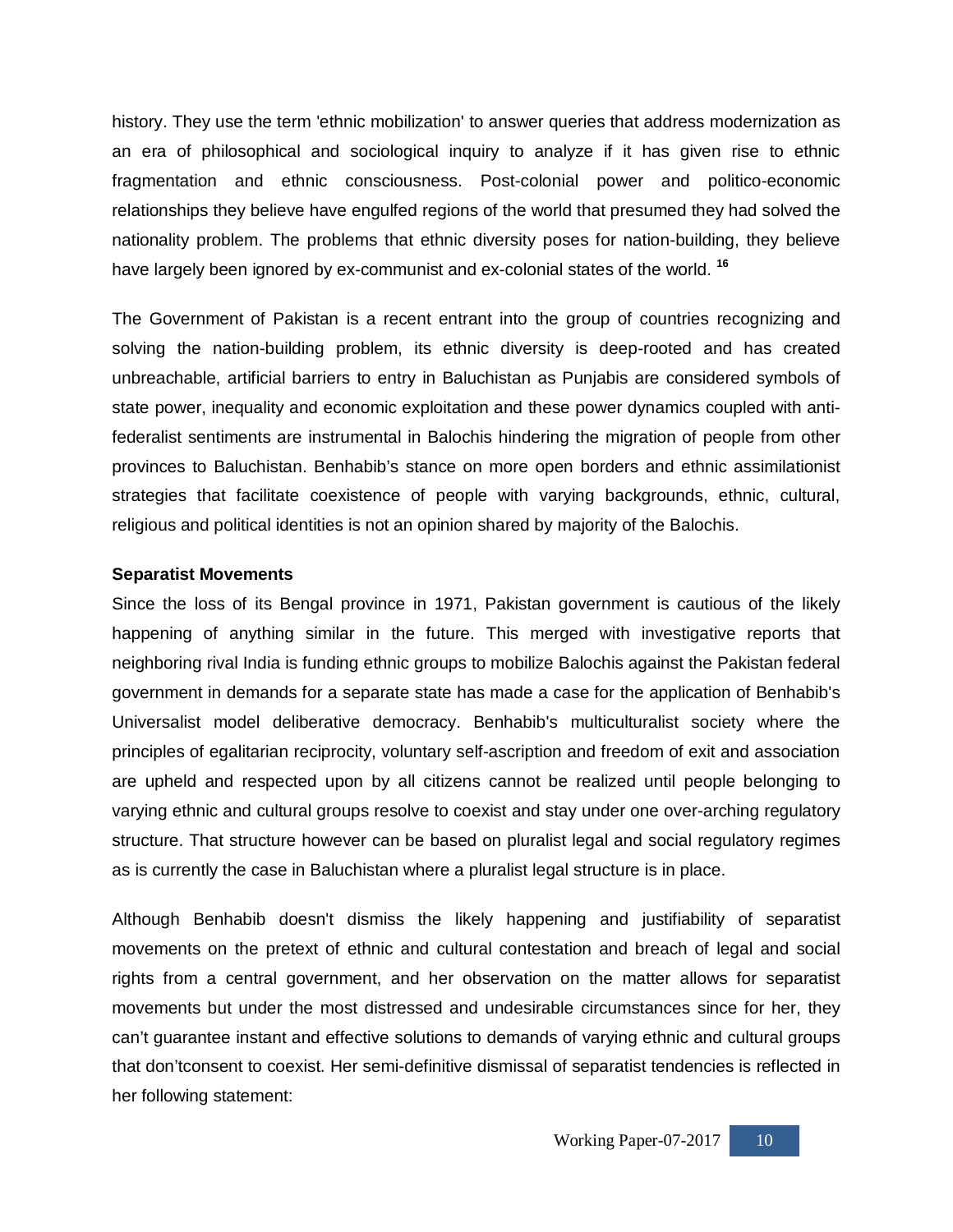"From a political perspective, I don't see the separatist movements offer a magical solution to the dilemmas of coexistence among different ethnic and cultural groups"**<sup>17</sup>**

#### **State and Non-State Justice**

The discussion on state and non-state justice needs to be begin by an estimation of the utility of a legal pluralist structure when non-state justice, which is unregulated and predominantly unofficial, violates basic tenets of human rights and a democratic political system? If the pluralist legal structure is inherently contradictory and the resulting dichotomization presents an internal downfall of the structure as different legal structures contest for power and patronization, then competition between legal structures, although assumed to be enabling for a just and fair society is questioned for its feasibility. "In rural spaces of many developing societies, there is an ideology of a shift from traditional non-state justice to a justice of state prosecutors and courts. In practice, this often delivers a rule of law vacuum, or slow, corrupt justice that leads rural citizens to long for a return of traditional justice." However, "one response is for the state to not only to compete with insurgent justice by providing better access to less corrupt justice of its courts, but also by creating state-non-state hybridity that offers state protection to customary justice." This can be achieved if "hybridity between state and non-state justice can be designed to cover the human rights weaknesses of one with the strengths of the other."**<sup>18</sup>**

State-non-state justice hybridity is identified as an imperative in Benhabib's model of Universalist deliberative democracy. The presence of traditional non-state justice qualifies the province to be a potential site for such a Universalist model of deliberative democracy if administrative issues identified by *Gohar and Braithwaite* are recognized and resolved. As cultural pluralization of societies is moving apace with globalization, Benhabib argues for legal pluralism that would support coexistence of different cultural and religious traditions and accept varieties of institutional designs for societies with strong ethnic, cultural and linguistic cleavages.

#### **Migration**

Linguistic differences and unacceptability of other ethnic groups in Baluchistan has created artificial barriers to entry in the province. Barriers to entry have serious implications for probabilities of creation of a multi-ethnic and multicultural polity that provides for practice of multiple political, religious and ethnic traditions in ways that form a complex maybe, but practically viable society. Language is an inseparable part of the Baloch ethnic formulation and is an essential constituent of the Baloch ethnicity. One of the most frequently used tests of identifying a non-Baloch in the region is a linguistic test that isolates non-native speakers of the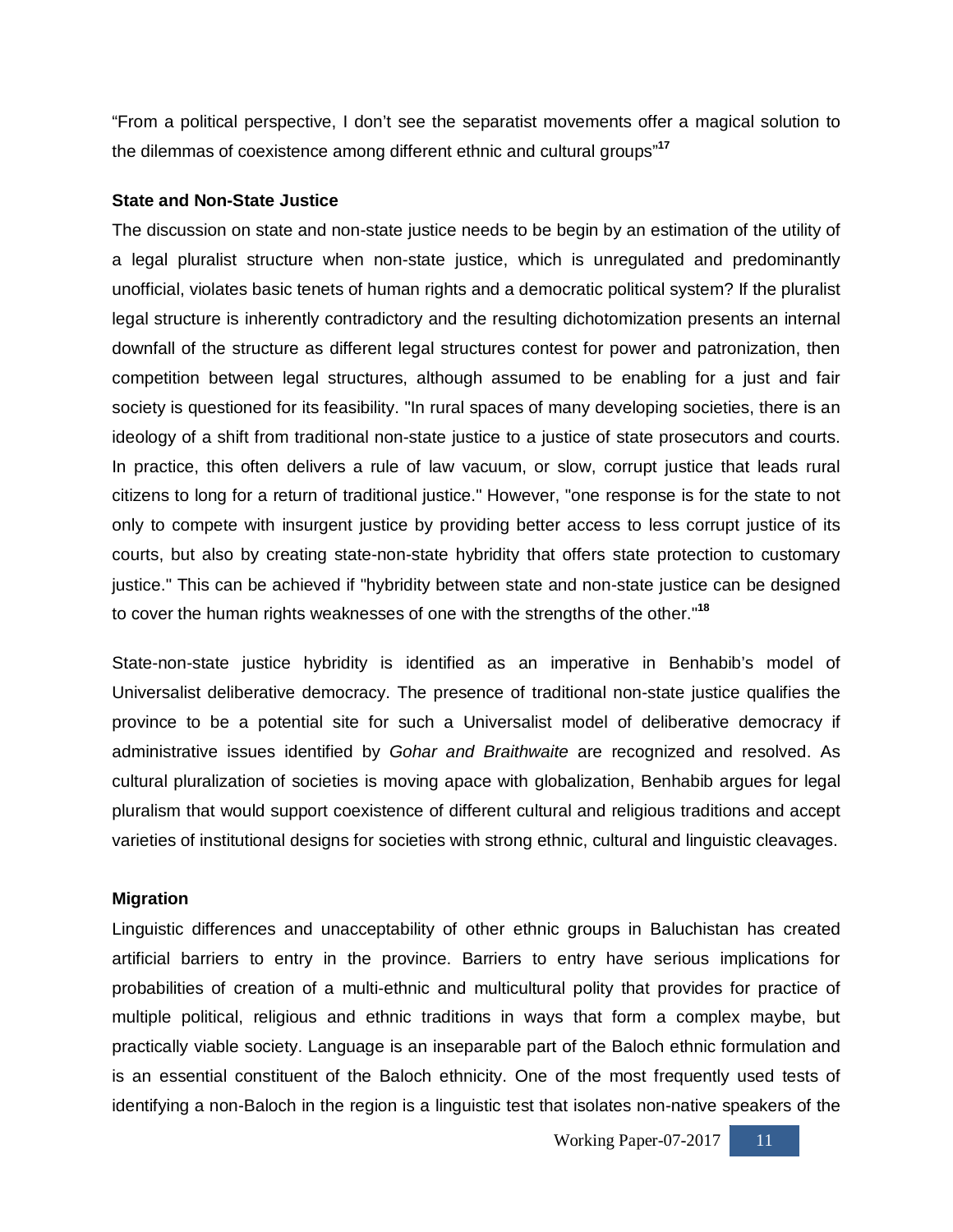Balochi language as outsiders, 'ethnic others' and socially unacceptable in the province. Although unstated in the official migratory regulations in the province, this supposed barrier for people wishing to migrate to the province has created a one-dimensional, uni-ethnic society in Baluchistan that is constantly at odds with Benhabib's model that views migration as a choice for individuals and any barriers constraining such a choice as undemocratic, subjectivist and non-universalist.

"The closure of Baluch language newspapers and websites, lack of Baluch-language education and the opening of Islamic schools in a hitherto largely secular society have all added to the Baluch perception that they have been 'colonized' by Islamabad. This has had deadly consequences for innocent civilians caught in the middle. Although the main target of the insurgency has been the army, against whom resentment runs deep, Baluch nationalists have sought to force out Punjabi farmers and have killed scores of Punjabi teachers and students, viewing them as symbols of the Pakistani state, and hence Pakistani repression"**<sup>19</sup>**

#### **Media as the Unofficial Public Sphere**

When Aarushi Prakash discusses the state of journalism in Baluchistan with its postcongressional resolution and right to self-determination in place, she draws empirical evidence from the Pakistan media to support her thesis on the under-representation of the Balochis. While social movements and political, religious, artistic and cultural associations are defined by Benhabib as components of the unofficial public sphere, one can also include forms of media to underpin whether discourses that involve public reason and opinion formation are inclusive and democratic.

Pakistan's media is burgeoning with an increasing tally of television channels and media houses. As this transition happens, any under-representation in media translates into a significant disadvantage for the province giving reason to anti-Pakistan voices and separatist movements. She writes that the "media is where brinkmanship in the divisive Baluchistan politics is played out between political parties competing for advantage and relevance. Baluchistan lacks access to factual and balanced news due to the huge geographical distances. A large part of the population is concentrated in cities such as Quetta, but is also spread out in remote areas with little access to electricity or information technology. In general, the media in Baluchistan is victimized in a complex 'center versus periphery' and 'state versus ethnic group' conflict."**<sup>20</sup>**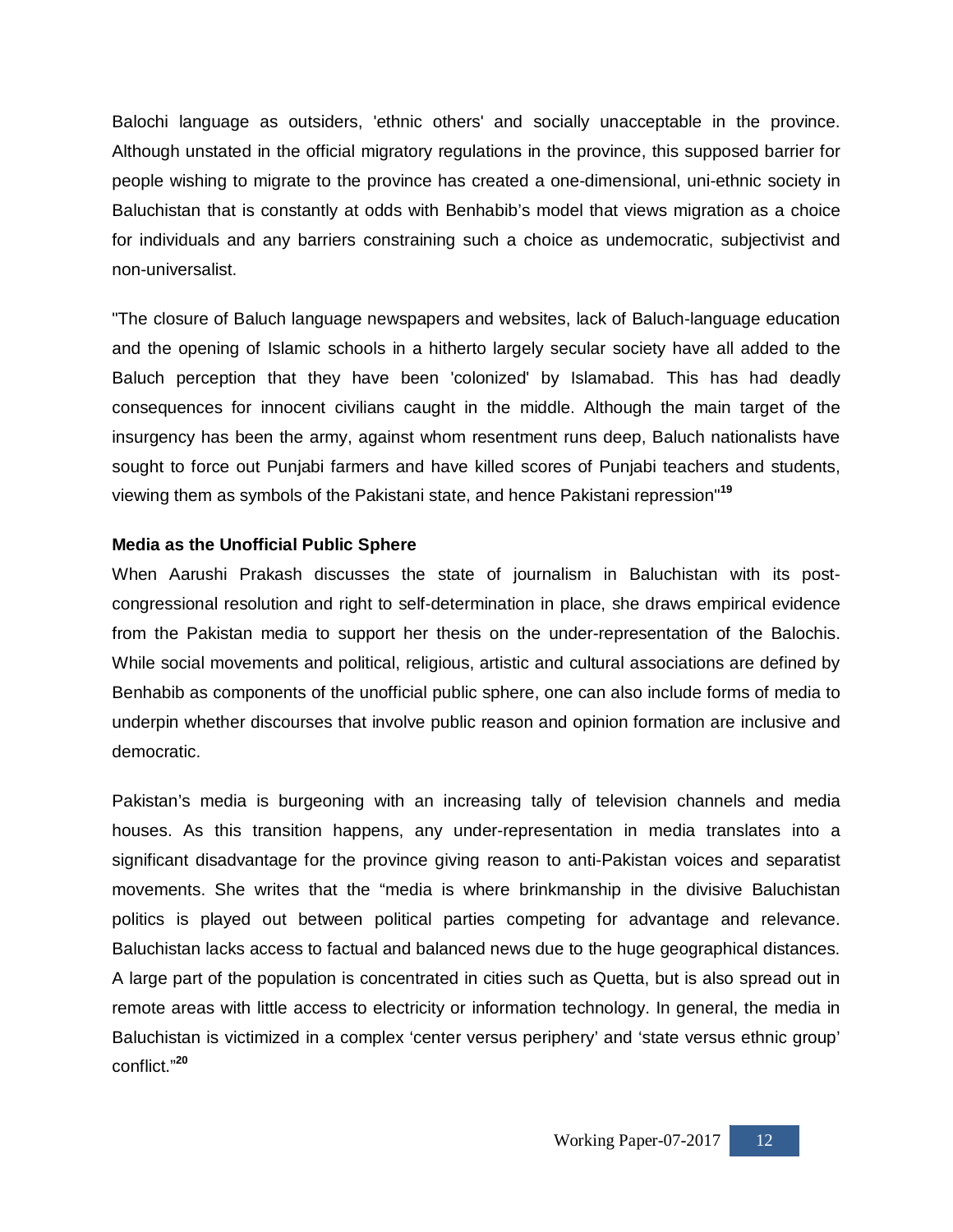#### **Conclusion**

The case of Baluchistan has unjustifiably been used as a testament to failure of democracy or downfall of democratic institutions in Pakistan. One of the purposes this paper serves is to clarify some of those misgivings that situate Baluchistan amongst ungovernable regions of the world. The thesis that I developed at the beginning of the paper about the viability of the province given its natural resource endowments and a strategically important geo-political position is strengthened through application of democratic principles in the province but ones with an increasing focus on public deliberation and the three principles of *egalitarian reciprocity, voluntary self-ascription and freedom of exit and association*. The presence/absence of these three principles in the democratic context of Baluchistan makes a case for whether status quo democracy in Baluchistan is recipe for disaster where the four pathways to attainment of Benhabib's model in Legal pluralist structure, open-migration in and out of the province are missing from policy objectives of the government as it strives to create a rather peaceful and harmonized coexisting society.

The existence of legal pluralist structures also distinguishes Baluchistan as a transitionary democratic site since it already hosts one imperative of Benhabib's model considered vital to her prescribed transition from a commonly understood definition of an exclusive model of democracy to one with a stronger emphasis on public deliberation and inclusion of all concerned and interested.

While pluralist legal structures exist, valid concerns remain on how those structures are maintained and if at all they end up substituting other tenets of egalitarian reciprocity, voluntary self-ascription and freedom of exit and association? These questions create new dimensions to the debate in the province that occurs over whether legal pluralist structures, specifically the traditional Baloch Jirga system should be preserved as a symbolic representation of impartial justice in the province and if the endgame of the Jirga system could be an endgame to multiculturalism in the province?

Benhabib's model thus provides lessons to the government on how multiculturalism and traditional tribal Jirga system, if regulated under guidance of three principles and pathways to her model of deliberative democracy, can provide basis for a transition toward a universalist model of deliberative democracy that shall guarantee peace and coexistence in the province without adding to local resentments and ethno-nationalistic sentiments. Acknowledgement of varying ethnic and cultural cleavages and acceptability of migrant cultures can recede fears of a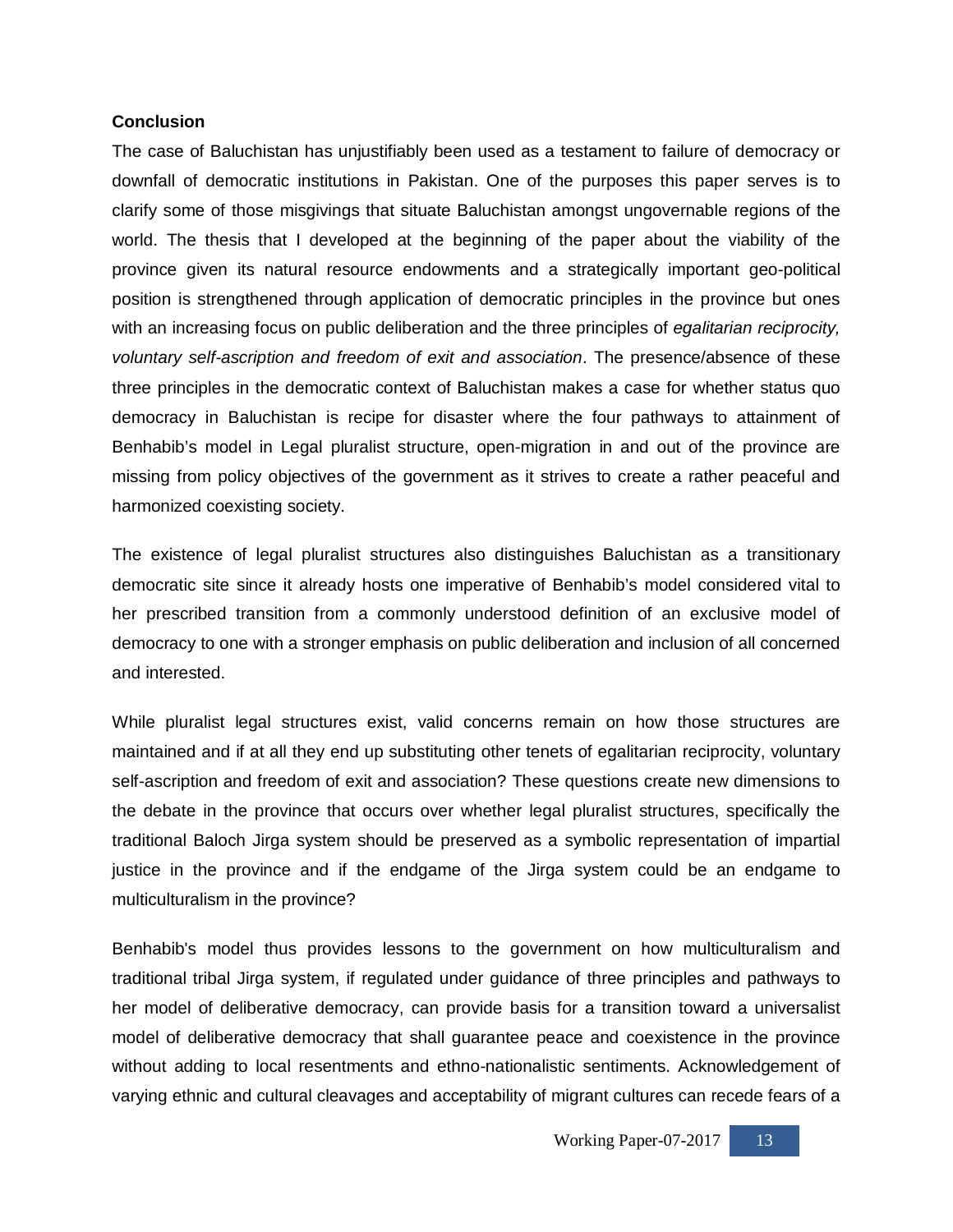separatist movement on the part of government of Pakistan while the same would lessen loss of identity fears running high in the ethnic Baloch population-Any withdrawal of demands of a separate state from the Balochis would culminate into more equitable distribution of economic resources that can end resentment in the Baloch population which can then draw them into national discourses and deliberations that enhance acceptability of 'other' perspectives resulting in a more peaceful, multiculturalist democratic society.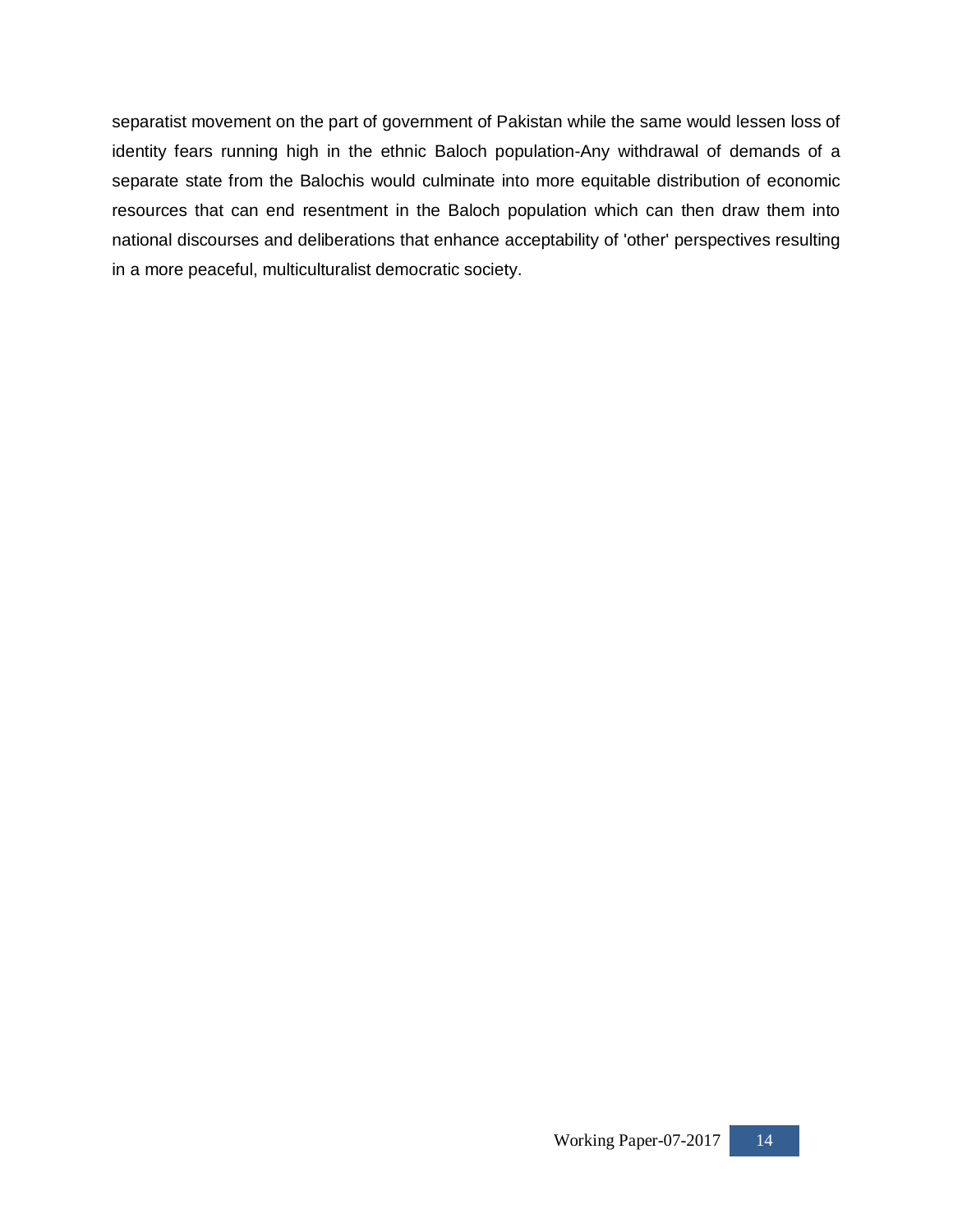#### **References**

1. Aslam, R. 2011. "Greed, creed, and governance in civil conflicts: a case study of Balochistan." Contemporary South Asia 19.2: 189-203. p.193.

2. Aslam, R. 2011. "Greed, creed, and governance in civil conflicts: a case study of Balochistan." Contemporary South Asia 19.2: 189-203. p.199.

3. Akhtar, N. 2011. "Baluchistan Nationalist Movement and Unrest in Pakistan." South Asian Survey 18.1: 121-135. Accessed February 23, 2015. doi: 10.1177/0971523112469528. p.123.

4. Titus, Paul, and Nina Swidler. 2000. "Knights, Not Pawns: Ethno-Nationalism and Regional Dynamics in Post-Colonial Baluchistan." International Journal of Middle East Studies 32.1: 47- 69.

5. Benhabib, S. 2006. "The 'claims' of culture properly interpreted: Response to Nikolas Kompridis. (The Claims of Culture: Equality and Diversity in the Global Era) (Critical essay)." Political Theory 34.3: p.383.

6. Benhabib, S. 2002. The Claims of Culture: Equality and Diversity in the Global Era. Princeton: Princeton University Press. p.21.

7. Benhabib, S. 2002. The Claims of Culture: Equality and Diversity in the Global Era. Princeton: Princeton University Press. p.19.

8. Benhabib, S. 2002. The Claims of Culture: Equality and Diversity in the Global Era. Princeton: Princeton University Press. p.19.

9. Benhabib, S. 2002. The Claims of Culture: Equality and Diversity in the Global Era. Princeton: Princeton University Press. p.20.

10. Barth, F. 1969. *Ethnic Groups and Boundaries*. Boston: Little, Brown and Company. p. 11.

11. Barth, F. 1969. *Ethnic Groups and Boundaries*. Boston: Little, Brown and Company. p.10.

12. Barth, F. 1969. *Ethnic Groups and Boundaries*. Boston: Little, Brown and Company. p.10.

13. Akhtar, N. 2009. "Polarized Politics: The Challenge of Democracy in Pakistan." International Journal on World Peace 26.2: 31-63. p.50

14. Akhtar, N. 2009. "Polarized Politics: The Challenge of Democracy in Pakistan." International Journal on World Peace 26.2: 31-63. p.50

15. Akhtar, N. 2009. "Polarized Politics: The Challenge of Democracy in Pakistan." International Journal on World Peace 26.2: 31-63. p.51